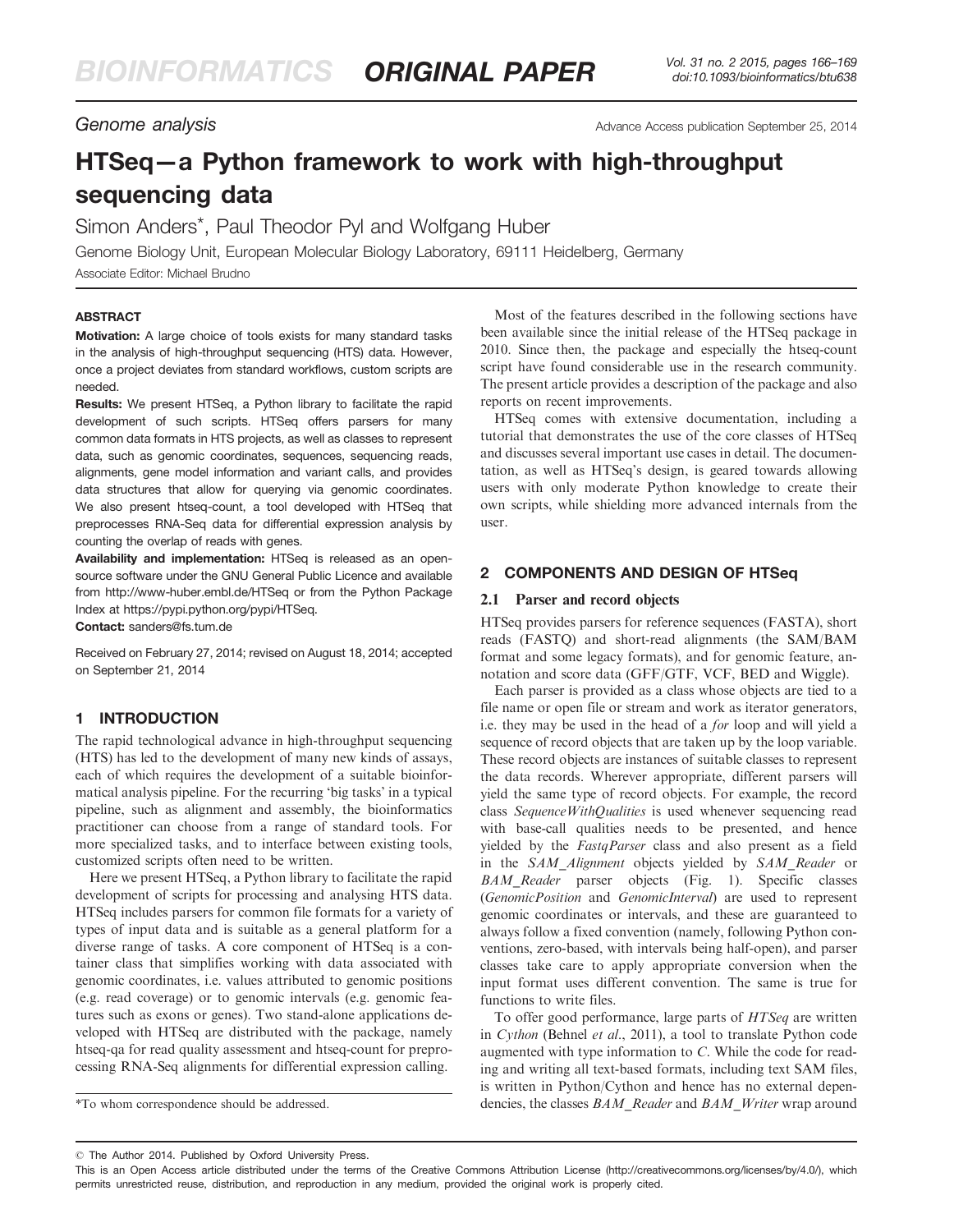<span id="page-1-0"></span>

Fig. 1. (a) The SAM\_Alignment class as an example of an HTSeq data record: subsets of the content are bundled in object-valued fields, using classes (here Sequence WithQualities and GenomicInterval) that are also used in other data records to provide a common view on diverse data types. (b) The *cigar* field in a SAM alignment object presents the detailed structure of a read alignment as a list of CigarOperation. This allows for convenient downstream processing of complicated alignment structures, such as the one given by the cigar string on top and illustrated in the middle. Five CigarOperation objects, with slots for the columns of the table (bottom) provide the data from the cigar string, along with the inferred coordinates of the affected regions in read ('query') and reference

functionality from PySam ([http://code.google.com/p/pysam/\)](http://code.google.com/p/pysam/) and are available only if that package has been installed.

The SAM Alignment class offers functionality to facilitate dealing with complex, e.g. gapped, alignments (Fig. 1b), with multiple alignments and with paired-end data. The latter is challenging because, in the SAM format, an alignment of a read pair is described by a pair of alignment records, which cannot be expected to be adjacent to each other. HTSeq provides a function, pair SAM alignments with buffer, to pair up these records by keeping a buffer of reads whose mate has not yet been found, and so facilitates processing data on the level of sequenced fragments rather than reads.

### 2.2 The GenomicArray class

Data in genomics analyses are often associated with positions on a genome, i.e. coordinates in a reference assembly. One example for such data is read coverage: for each base pair or nucleotide of the reference genome, the number of read alignments overlapping that position is stored. Similarly, gene models and other genomic annotation data can be represented as objects describing features such as exons that are associated with genomic intervals, i.e. coordinate ranges in the reference.

A core component of HTSeq is the class GenomicArray, which is a container to store any kind of genomic-position–dependent data. Conceptually, each base pair position on the genome can be associated with a value that can be efficiently stored and retrieved given the position, where the value can be both a scalar type, such as a number, or a more complex Python object. In practice, however, such data are often piecewise constant, and hence, the class internally uses a tree structure to store 'steps', i.e. genomic intervals with a given value. This has been implemented in  $C++$ , building on the *map* template of the  $C++$ standard library, which is typically realized as a red–black tree



Fig. 2. Using the class *Genomic Array Of Sets* to represent overlapping annotation metadata. The indicated features are assigned to the array, which then represents them internally as steps, each step having as value a set whose elements are references to the features overlapping the step

([Josuttis, 1999](#page-3-0)). To link  $C++$  and Python code, we used SWIG ([Beazley](#page-3-0) et al., 1996). Alternatively, the class also offers a storage mode based on NumPy arrays [\(van der Walt](#page-3-0) et al., 2011) to accommodate dense data without steps. If such data become too large to fit into memory, NumPy's memmap feature may be used, which swaps currently unused parts of the data out to disk. The choice of storage back-end is transparent, i.e. if the user changes it, no changes need to be made in the code that uses the GenomicArray objects.

A subclass of GenomicArray, the GenomicArrayOfSets is suitable to store objects associated with intervals that may overlap, such as genes or exons from a gene model reference. This is implemented using Python sets (Fig. 2): Each step's value is a set of references to the actual objects. When data are inserted into the array, steps get split and sets get duplicated as needed. When querying an interval, the sets overlapped by the query interval are returned, and their union will contain all objects overlapped by the query interval.

# 3 DOCUMENTATION AND CODING STRATEGIES

HTSeq comes with extensive documentation to guide developers. Care has been taken to expect only moderate experience with Python from the reader. A 'Tour' offers an overview over the classes and principles of HTSeq by demonstrating their use in simple examples. Then, two common use cases are discussed in detail to show how HTSeq can be applied to complex tasks.

The first use case is that of aggregate coverage profiles: given ChiP-Seq data, e.g. from histone marks, we want to calculate the profile of these marks with respect to specific positions in the genome, such as transcription start sites (TSSs), by aligning coverage data in windows centred on the TSSs and averaging over the TSSs of all genes or a subset thereof. In this use case, one needs to integrate information from two position-specific data sources, namely a list of TSSs obtained from annotation data and the aligned reads. Hence, one may either iterate through the reads first, store this information in a GenomicArray and then use position-specific access to it when iterating through the list of TSSs, or, first store the TSSs in a GenomicArray and use this afterwards when iterating through the reads. In either case, one dataset is kept in memory in a form allowing for fast random access, whereas the other is iterated through with only summary information being kept.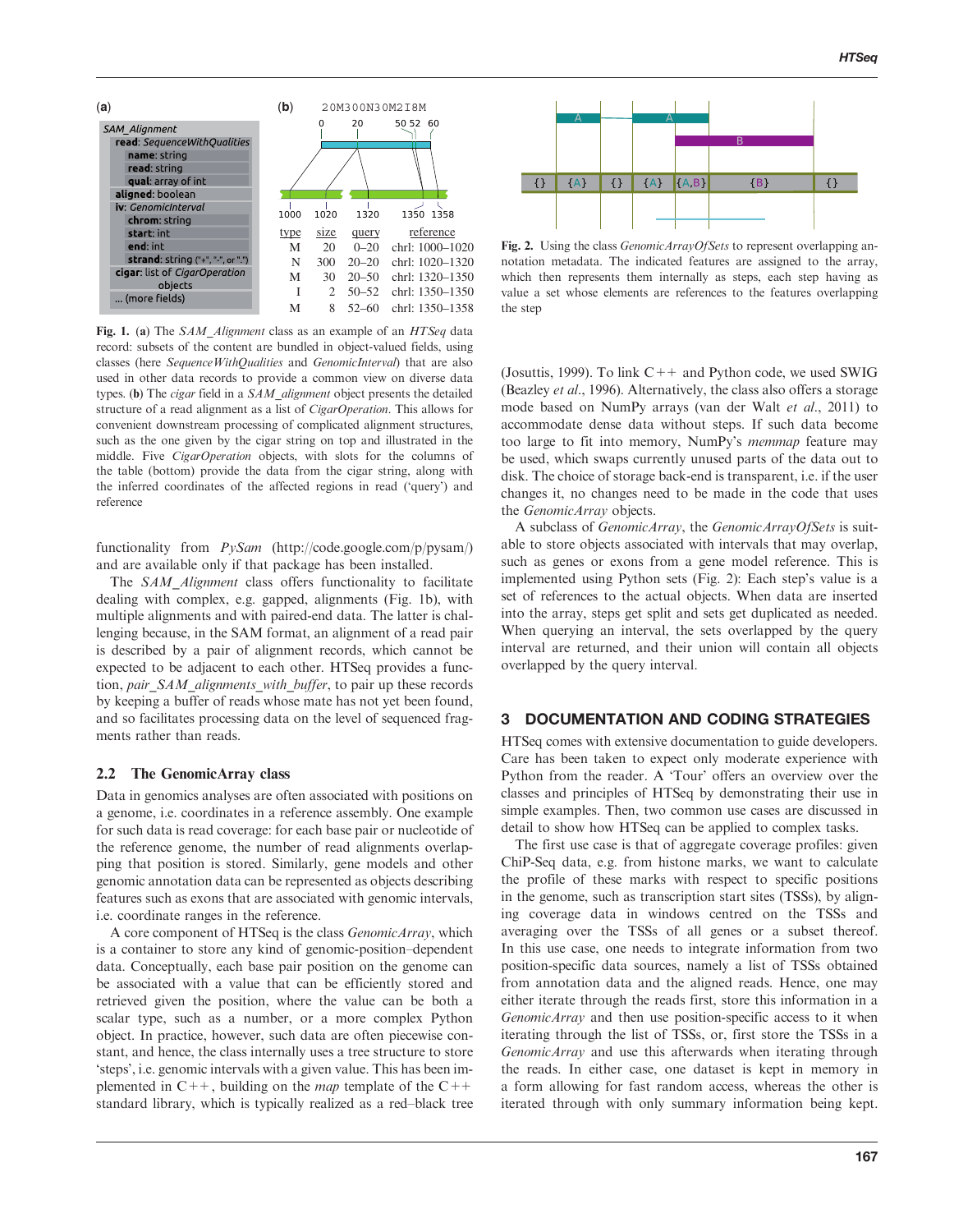These approaches are prototypical for scripts built on HTSeq and hence explained and demonstrated in detail in the documentation (Section 'A detailed use case: TSS plots').

The second use case discussed in detail is that of counting for each gene in a genome how many RNA-Seq reads map to it. In this context, the HTSeq class CigarOperation is demonstrated, which represents complex alignments in a convenient form ([Fig. 1](#page-1-0)b). This section of the documentation also explains HTSeq's facilities to handle multiple alignments and paired-end data.

The remainder of the documentation provides references for all classes and functions provided by HTSeq, including those classes not used in the highlighted use cases of the tutorial part, such as the facilities to deal with variant call format (VCF) files.

# 4 HTSEQ-COUNT

We distribute two stand-alone scripts with HTSeq, which can be used from the shell command line, without any Python knowledge, and also illustrate potential applications of the HTSeq framework. The script *htseq-qa* is a simple tool for initial quality assessment of sequencing runs. It produces plots that summarize the nucleotide compositions of the positions in the read and the base-call qualities.

The script htseq-count is a tool for RNA-Seq data analysis: Given a SAM/BAM file and a GTF or GFF file with gene models, it counts for each gene how many aligned reads overlap its exons. These counts can then be used for gene-level differential expression analyses using methods such as DESeq2 ([Love](#page-3-0) et al[., 2014](#page-3-0)) or edgeR [\(Robinson](#page-3-0) et al., 2010). As the script is designed specifically for differential expression analysis, only reads mapping unambiguously to a single gene are counted, whereas reads aligned to multiple positions or overlapping with more than one gene are discarded. To see why this is desirable, consider two genes with some sequence similarity, one of which is differentially expressed while the other one is not. A read that maps to both genes equally well should be discarded, because if it were counted for both genes, the extra reads from the differentially expressed gene may cause the other gene to be wrongly called differentially expressed, too. Another design choice made with the downstream application of differential expression testing in mind is to count fragments, not reads, in case of pairedend data. This is because the two mates originating from the same fragment provide only evidence for one cDNA fragment and should hence be counted only once.

As the htseq-count script has found widespread use over the past 3 years, we note that we recently replaced it with an overhauled version, which now allows processing paired-end data without the need to sort the SAM/BAM file by read name first. See the documentation for a list of all changes to the original version.

# 5 DISCUSSION

HTSeq aims to fill the gap between performant but monolithic tools optimized for specialized tasks and the need to write data processing code for HTS application entirely from scratch. For a number of the smaller tasks covered by HTSeq, good

stand-alone solutions exist, e.g. FastQC [\(http://www.bioinfor](http://www.bioinformatics.babraham.ac.uk/projects/fastqc/)[matics.babraham.ac.uk/projects/fastqc/](http://www.bioinformatics.babraham.ac.uk/projects/fastqc/)) for quality assessment or Trimmomatic (Bolger et al[., 2014\)](#page-3-0) for trimming of reads. If the specific approaches chosen by the developers of these tools are suitable for a user's application, they are easier to use. However, the need to write customized code will inevitably arise in many projects, and then, HTSeq aims to offer advantages over more narrow programming libraries that focus on specific file formats, e.g.  $PvSam$  and  $Picard$  ([http://picard.sourceforge.](http://picard.sourceforge.net/) [net/\)](http://picard.sourceforge.net/) for SAM/BAM files, by integrating parsers for many common file formats and fixing conventions for data interchange between them. For R developers, similar functionality is now available within the Bioconductor project [\(Gentleman](#page-3-0) et al., [2004\)](#page-3-0) with packages like Rsamtools and GenomicRanges [\(Lawrence](#page-3-0) et al., 2013). Within Python, HTSeq complements Biopython (Cock et al[., 2009](#page-3-0)), which provides similar functionality for more 'classic' bioinformatics tasks such as sequence analysis and phylogenetic analyses but offers little support for HTS tasks.

Although most uses of HTSeq will be the development of custom scripts for one specific analysis task in one experiment, it can also be useful for writing more general tools. The htseqcount script, for example, prepares a count table for differential expression analysis, a seemingly easy task, which, however, becomes complicated when ambiguous cases have to be treated correctly. Despite being written in Python, *htseq-count* offers decent performance: Tested on a standard laptop computer, htseq-count (version 0.6.1) processed about 1.2 million reads (0.6M read pairs) per minute, using about 250MB of RAM to hold the human gene annotation in memory. When the file was sorted by position rather than read name, so that mate pairs were not in adjacent records, processing time increased to a bit less then twice as much, and, for a SAM file of 26 GB, less than 450MB of additional space in RAM were needed for the buffer holding reads with outstanding mates.

When HTSeq was first released in 2010, htseq-count was the first comprehensive solution for this task, and has since then been widely used. Recently, further tools for this task have become available, including the summarizeOverlap function in the GenomicRanges Bioconductor package [\(Lawrence](#page-3-0) et al., [2013\)](#page-3-0) and the stand-alone tool featureCount (Liao et al[., 2014](#page-3-0)), which achieves fast runtimes because of being implemented in C. In a recent benchmark, Fonseca et al[. \(2014\)](#page-3-0) compared htseq-count with these other counting tools and judged the accuracy of htseq-count favourably. Nevertheless, neither htseqcount nor the other tools offer much flexibility to deal with special cases, which is why the HTSeq documentation (section 'Counting reads') discusses in detail how users can write their own scripts for this important use case.

Interval queries are a recurring task in HTS analysis problems, and several libraries now offer solutions for different programming languages, including BEDtools [\(Quinlan and Hall, 2010](#page-3-0); Dale et al[., 2011\)](#page-3-0) and IRanges/GenomicRanges [\(Lawrence](#page-3-0) et al., [2013\)](#page-3-0). Typically, these methods take two lists of intervals and report overlaps between them. HTSeq uses a different paradigm, namely that one list of intervals is read in and stored in a GenomicArrayOfSets object, and then the other intervals are queried one by one, in a loop. This explicit looping can be more intuitive; one example is the read counting problem